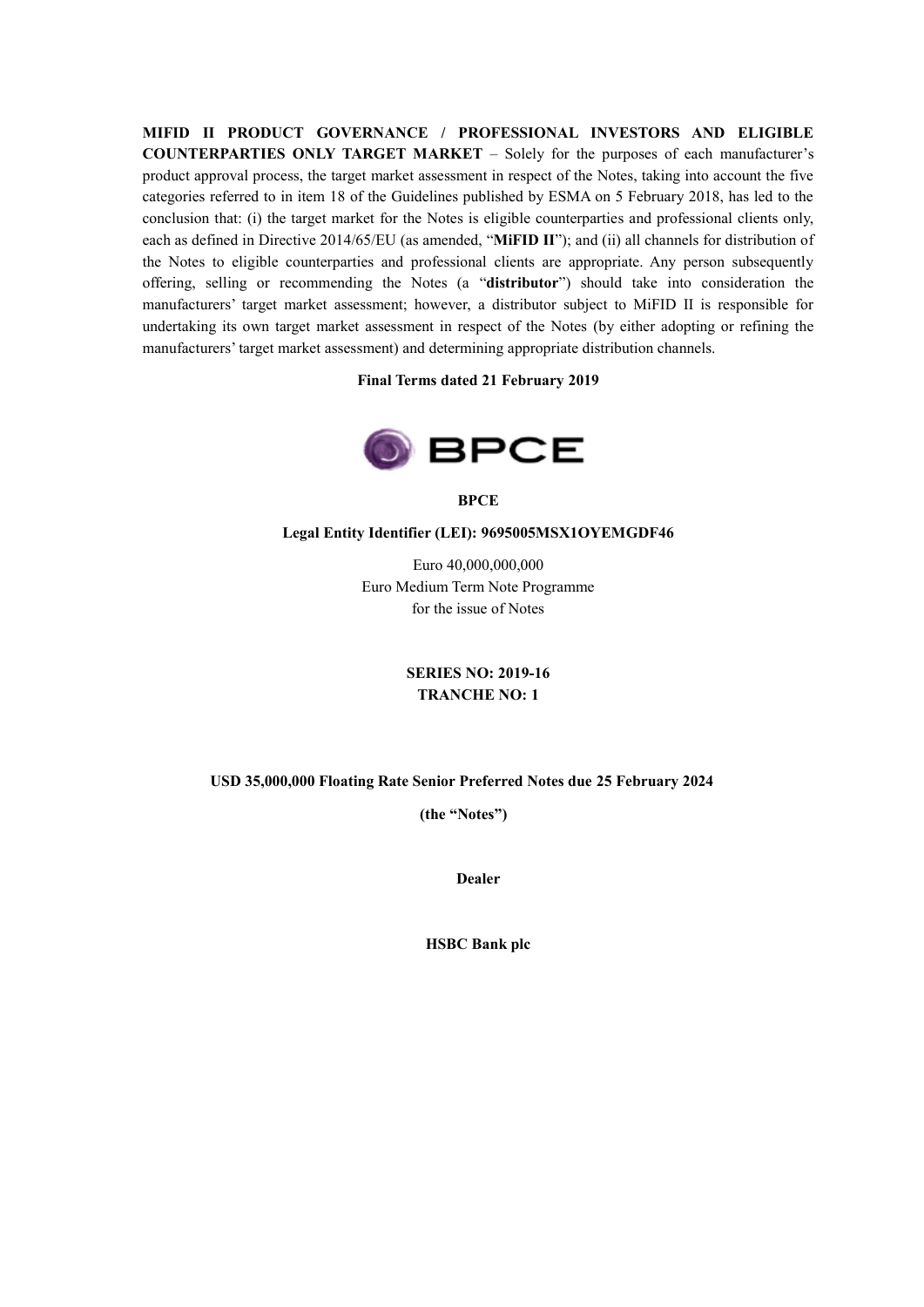### **PART A – CONTRACTUAL TERMS**

Terms used herein shall be deemed to be defined as such for the purposes of the Conditions (the "**Conditions**") set forth in the base prospectus dated 21 November 2018 which received visa n°18-528 from the *Autorité des marchés financiers* (the "**AMF**") on 21 November 2018 (the "**Base Prospectus**"), which constitutes a base prospectus for the purposes of the Prospectus Directive.

This document constitutes the Final Terms of the Notes described herein for the purposes of Article 5.4 of the Prospectus Directive and must be read in conjunction with such Base Prospectus. Full information on the Issuer and the offer of the Notes is only available on the basis of the combination of these Final Terms and the Base Prospectus. The Base Prospectus is available for viewing at the office of the Fiscal Agent or each of the Paying Agents and on the website of the AMF (www.amf-france.org) and copies may be obtained from BPCE, 50 avenue Pierre Mendès-France, 75013 Paris, France.

| $\mathbf{1}$ | Issuer:                                                                          | <b>BPCE</b>                                                                                                                                                             |
|--------------|----------------------------------------------------------------------------------|-------------------------------------------------------------------------------------------------------------------------------------------------------------------------|
| 2            | Series Number:<br>(i)                                                            | 2019-16                                                                                                                                                                 |
|              | Tranche Number:<br>(ii)                                                          | $\mathbf{1}$                                                                                                                                                            |
| 3            | Specified Currency or Currencies:                                                | United States Dollars ("USD")                                                                                                                                           |
| 4            | <b>Aggregate Nominal Amount:</b>                                                 |                                                                                                                                                                         |
|              | Series:<br>(i)                                                                   | USD 35,000,000                                                                                                                                                          |
|              | Tranche:<br>(ii)                                                                 | USD 35,000,000                                                                                                                                                          |
| 5            | <b>Issue Price:</b>                                                              | 100 per cent. of the Aggregate Nominal Amount                                                                                                                           |
| 6            | Specified Denomination(s):                                                       | <b>USD 200,000</b>                                                                                                                                                      |
| 7            | Issue Date:<br>(i)                                                               | 25 February 2019                                                                                                                                                        |
|              | <b>Interest Commencement Date:</b><br>(ii)                                       | <b>Issue Date</b>                                                                                                                                                       |
| 8            | <b>Interest Basis:</b>                                                           | Three $(3)$ month USD LIBOR +0.90 per cent.<br><b>Floating Rate</b><br>(further particulars specified below)                                                            |
| 9            | Maturity Date:                                                                   | Specified Interest Payment Date falling on or nearest<br>to 25 February 2024                                                                                            |
| 10           | Redemption Basis:                                                                | Subject to any purchase and cancellation or early<br>redemption, the Notes will be redeemed on the<br>Maturity Date at 100 per cent. of their nominal amount            |
| 11           | Change of Interest Basis:                                                        | Not Applicable                                                                                                                                                          |
| 12           | Put/Call Options:                                                                | Not Applicable                                                                                                                                                          |
| 13           | Status of the Notes:<br>(i)                                                      | Senior Preferred Notes                                                                                                                                                  |
|              | Dates of the corporate authorisations<br>(ii)<br>for issuance of Notes obtained: | Decisions of the Directoire of the Issuer dated 9 April<br>2018 and 16 July 2018 and of Mr. Jean-Philippe<br>Berthaut, Head of Group Funding, dated 14 February<br>2019 |

### **PROVISIONS RELATING TO INTEREST (IF ANY) PAYABLE**

| 14 | <b>Fixed Rate Note Provisions</b> | Not Applicable |
|----|-----------------------------------|----------------|
| 15 | Floating Rate Note Provisions     | Applicable     |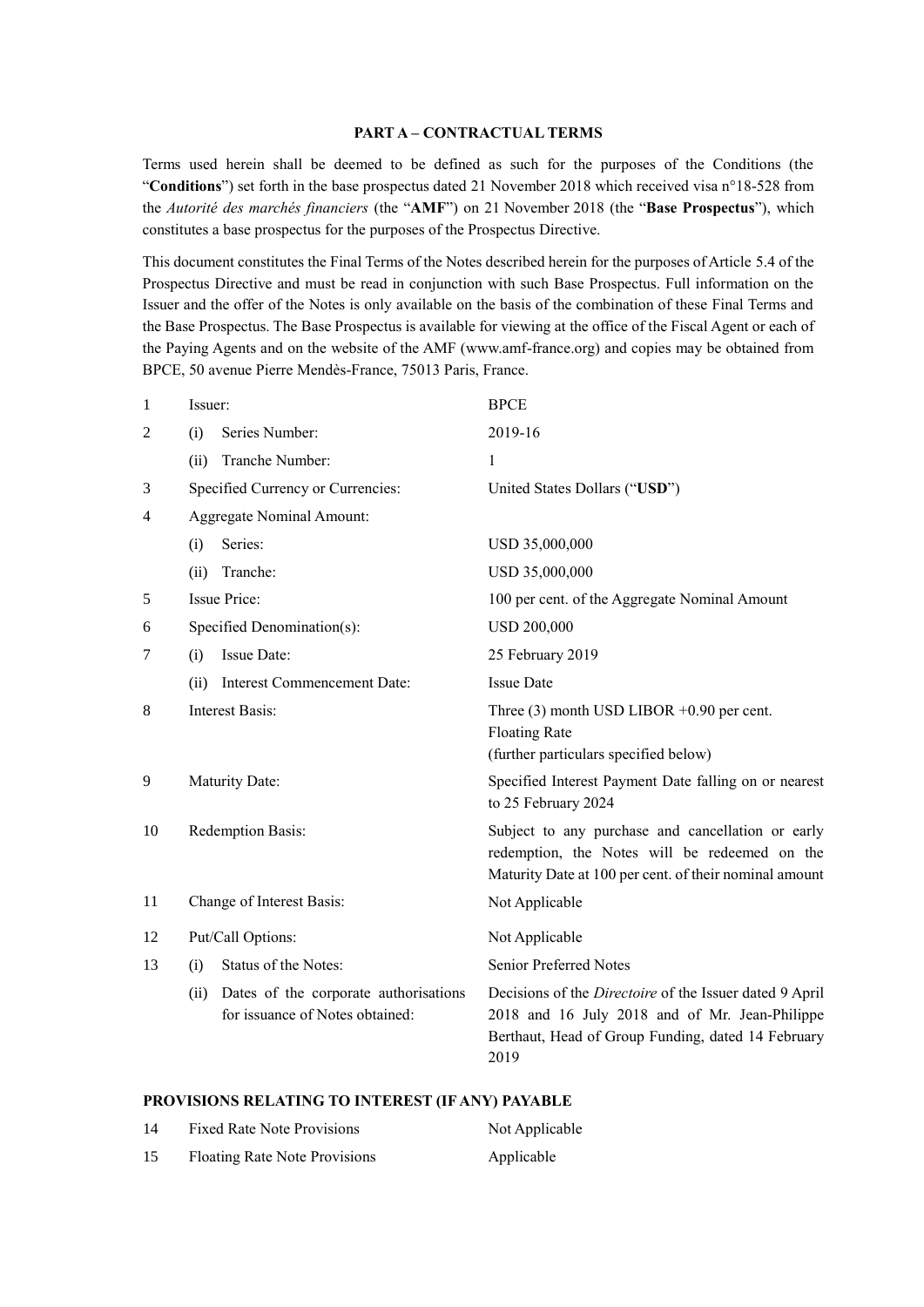|    | Interest Period(s):<br>(i)                                                                                                          | The period beginning on (and including) the Interest<br>Commencement Date and ending on (but excluding)<br>the First Interest Payment Date and each successive<br>period beginning on (and including) a Specified<br>Interest Payment Date and ending on (but excluding)<br>the next succeeding Specified Interest Payment Date. |
|----|-------------------------------------------------------------------------------------------------------------------------------------|----------------------------------------------------------------------------------------------------------------------------------------------------------------------------------------------------------------------------------------------------------------------------------------------------------------------------------|
|    | Specified Interest Payment Dates:<br>(ii)                                                                                           | 25 February, 25 May, 25 August and 25 November in<br>each year, subject to adjustment in accordance with the<br>Business Day Convention set out in (iv) below                                                                                                                                                                    |
|    | (iii) First Interest Payment Date:                                                                                                  | 25 May 2019, subject to adjustment in accordance with<br>the Business Day Convention set out in (iv) below                                                                                                                                                                                                                       |
|    | (iv) Business Day Convention:                                                                                                       | Modified Following Business Day Convention                                                                                                                                                                                                                                                                                       |
|    | Interest Period Date:<br>(v)                                                                                                        | Not Applicable                                                                                                                                                                                                                                                                                                                   |
|    | (vi) Business Centre(s):                                                                                                            | New York, London, TARGET                                                                                                                                                                                                                                                                                                         |
|    | (vii) Manner in which the Rate(s) of Interest<br>is/are to be determined:                                                           | <b>Screen Rate Determination</b>                                                                                                                                                                                                                                                                                                 |
|    | (viii) Party responsible for calculating the<br>Rate(s) of Interest and/or Interest<br>Amount(s) (if not the Calculation<br>Agent): | Not Applicable                                                                                                                                                                                                                                                                                                                   |
|    | (ix) Screen Rate Determination:                                                                                                     | Applicable                                                                                                                                                                                                                                                                                                                       |
|    | Reference Rate:                                                                                                                     | Three (3) months USD LIBOR                                                                                                                                                                                                                                                                                                       |
|    | <b>Interest Determination Date:</b>                                                                                                 | Two (2) London Business Days prior to the first day of<br>each relevant Interest Period                                                                                                                                                                                                                                          |
|    | Relevant Screen Page:                                                                                                               | Reuters Page LIBOR01                                                                                                                                                                                                                                                                                                             |
|    | Relevant Screen Page Time                                                                                                           | 11:00 a.m. (London time)                                                                                                                                                                                                                                                                                                         |
|    | FBF Determination<br>(x)                                                                                                            | Not Applicable                                                                                                                                                                                                                                                                                                                   |
|    | (xi) ISDA Determination:                                                                                                            | Not Applicable                                                                                                                                                                                                                                                                                                                   |
|    | (xii) Margin(s):                                                                                                                    | $+0.90$ per cent. <i>per annum</i>                                                                                                                                                                                                                                                                                               |
|    | (xiii) Minimum Rate of Interest:                                                                                                    | 0.00 per cent. per annum                                                                                                                                                                                                                                                                                                         |
|    | (xiv) Maximum Rate of Interest:                                                                                                     | Not Applicable                                                                                                                                                                                                                                                                                                                   |
|    | (xv) Day Count Fraction:                                                                                                            | Actual/360 (Adjusted)                                                                                                                                                                                                                                                                                                            |
| 16 | Zero Coupon Note Provisions                                                                                                         | Not Applicable                                                                                                                                                                                                                                                                                                                   |
| 17 | <b>Inflation Linked Interest Note Provisions</b>                                                                                    | Not Applicable                                                                                                                                                                                                                                                                                                                   |
|    | PROVISIONS RELATING TO REDEMPTION                                                                                                   |                                                                                                                                                                                                                                                                                                                                  |
| 18 | Call Option                                                                                                                         | Not Applicable                                                                                                                                                                                                                                                                                                                   |
| 19 | Put Option                                                                                                                          | Not Applicable                                                                                                                                                                                                                                                                                                                   |
| 20 | MREL/TLAC Disqualification Event Call<br>Option:                                                                                    | Applicable                                                                                                                                                                                                                                                                                                                       |
| 21 | Final Redemption Amount of each Note                                                                                                | USD 200,000 per Note of USD 200,000 Specified<br>Denomination                                                                                                                                                                                                                                                                    |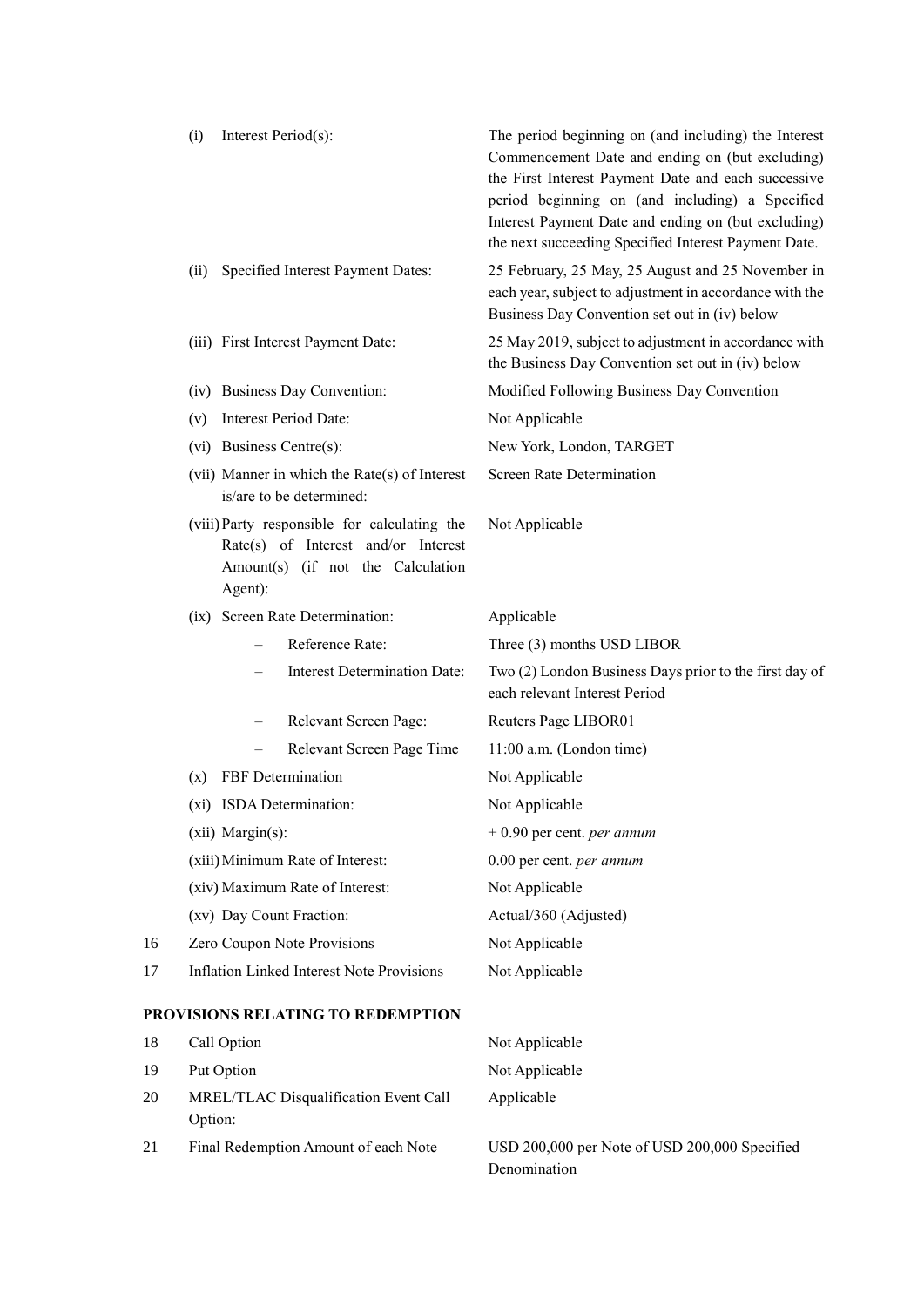- 22 Inflation Linked Notes Provisions relating to the Final Redemption Amount:
- 23 Early Redemption Amount
	- (i) Early Redemption Amount(s) of each Senior Note payable on redemption upon the occurrence of an MREL/TLAC Disqualification Event (Condition 6(g)) , if applicable, a Withholding Tax Event (Condition 6(i)(i)), a Gross-Up Event (Condition 6(i)(ii)) or for Illegality (Condition 6(l)):
	- (ii) Early Redemption Amount(s) of each Subordinated Note payable on redemption upon the occurrence of a Capital Event (Condition 6(h), a Withholding Tax Event (Condition 6(i)(i), a Gross-Up Event (Condition  $6(i)(ii)$  or a Tax Deductibility Event (Condition 6(i)(iii)):
	- (iii) Redemption for taxation reasons permitted on days others than Interest Payment Dates (Condition 6(i)): No
	- (iv) Unmatured Coupons to become void upon early redemption (Materialised Bearer Notes only) (Condition 7(f)):

### **GENERAL PROVISIONS APPLICABLE TO THE NOTES**

| 24 | Form of Notes:                                                                                                          | <b>Dematerialised Notes</b> |
|----|-------------------------------------------------------------------------------------------------------------------------|-----------------------------|
|    | Form of Dematerialised Notes:<br>(i)                                                                                    | Bearer form (au porteur)    |
|    | Registration Agent:<br>(ii)                                                                                             | Not Applicable              |
|    | (iii) Temporary Global Certificate:                                                                                     | Not Applicable              |
|    | (iv) Applicable TEFRA exemption:                                                                                        | Not Applicable              |
| 25 | Financial Centre(s):                                                                                                    | Not Applicable              |
| 26 | Talons for future Coupons or Receipts to be<br>attached to Definitive Notes (and dates on<br>which such Talons mature): | Not Applicable              |
| 27 | Details relating to Instalment Notes: amount<br>of each instalment, date on which each<br>payment is to be made:        | Not Applicable              |
| 28 | Redenomination provisions:                                                                                              | Not Applicable              |
| 29 | Purchase in accordance with applicable<br>French laws and regulations:                                                  | Applicable                  |

USD 200,000 per Note of USD 200,000 Specified Denomination

Not Applicable

Not Applicable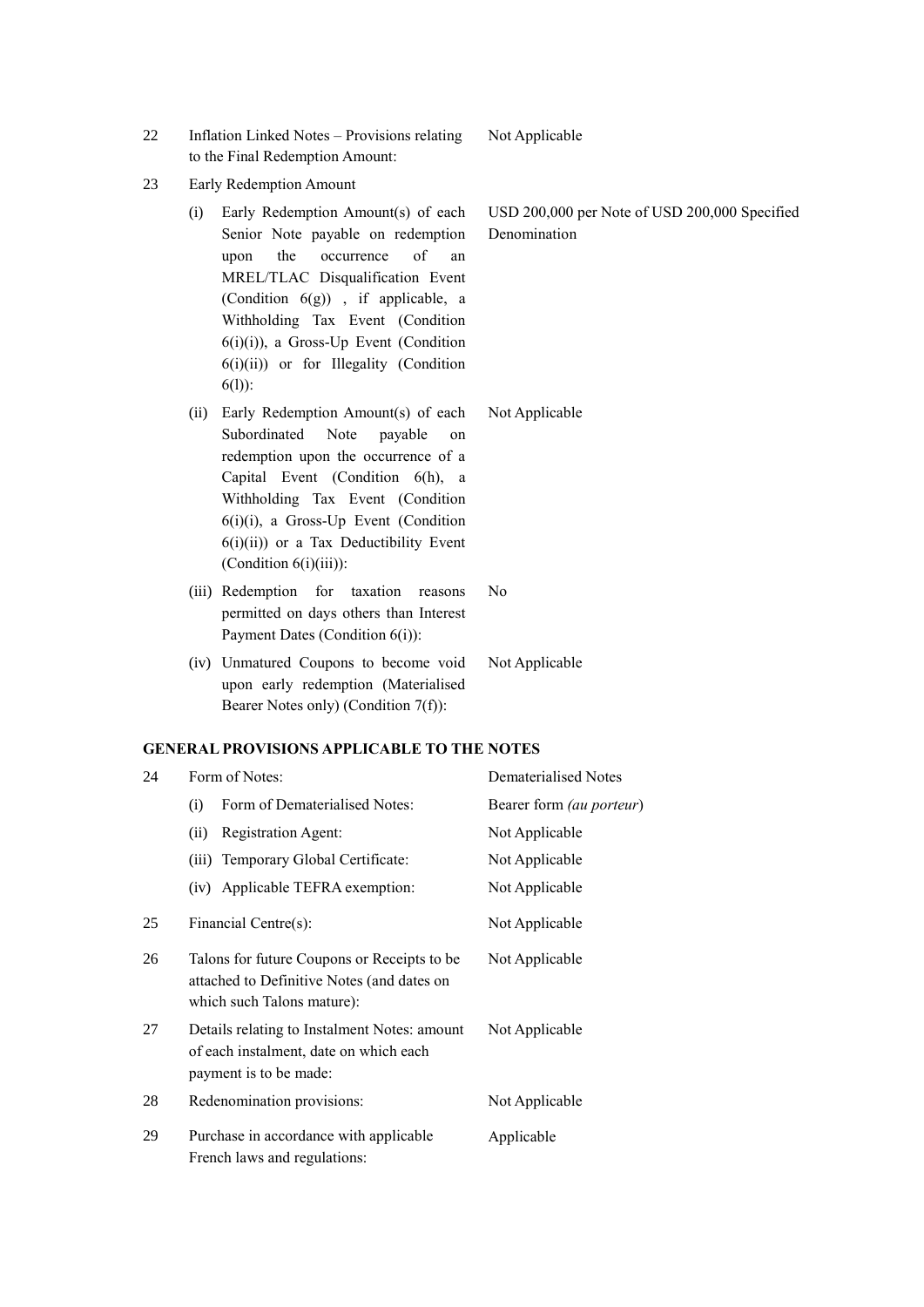| 30 | Consolidation provisions:                          | Not Applicable                                                                           |
|----|----------------------------------------------------|------------------------------------------------------------------------------------------|
| 31 | Meeting and Voting Provisions (Condition<br>$11$ : | Contractual <i>Masse</i> shall apply                                                     |
|    |                                                    | Name and address of the initial Representative:<br>As per Condition $11(c)$              |
|    |                                                    | Name and address of the alternate Representative:                                        |
|    |                                                    | As per Condition $11(c)$                                                                 |
|    |                                                    | The Representative will receive a remuneration of<br>EUR 2,000 (excluding VAT) per year. |

## **RESPONSIBILITY**

The Issuer accepts responsibility for the information contained in these Final Terms.

Signed on behalf of BPCE

Duly represented by:

Mr. Jean-Philippe Berthaut, Head of Group Funding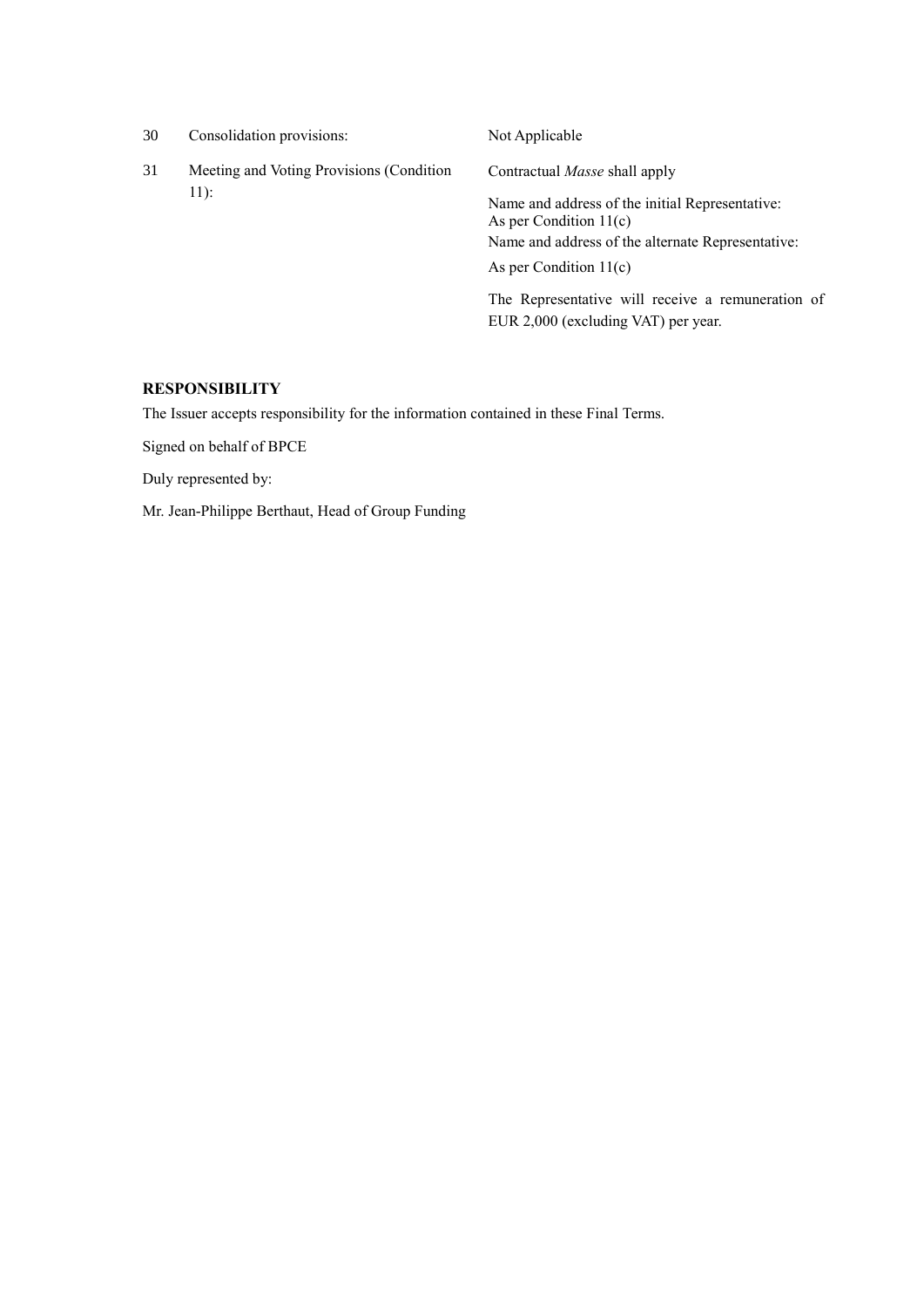## **PART B – OTHER INFORMATION**

## **1 LISTING AND ADMISSION TO TRADING**

| $\mathbf{2}^-$ |      | <b>RATINGS</b>                                                 |                                                                                                                  |
|----------------|------|----------------------------------------------------------------|------------------------------------------------------------------------------------------------------------------|
|                | (ii) | Estimate of total expenses related to<br>admission to trading: | EUR 3.325                                                                                                        |
|                |      |                                                                | behalf) for the Notes to be listed and admitted to trading<br>on Euronext Paris with effect from the Issue Date. |
|                |      | Listing and Admission to trading                               | Application has been made by the Issuer (or on its                                                               |

Ratings: The Notes to be issued have been rated:

S&P: A+

S&P is established in the European Union and registered under Regulation (EC) No 1060/2009 as amended

### **3 INTERESTS OF NATURAL AND LEGAL PERSONS INVOLVED IN THE ISSUE**

"Save as discussed in "Subscription and Sale", so far as the Issuer is aware, no person involved in the offer of the Notes has an interest material to the offer."

# **4 HISTORIC INTEREST RATES**

Details of historic LIBOR rates can be obtained from Reuters Screen Page LIBOR01.

### **5 BENCHMARK**

Amounts payable under the Notes will be calculated by reference to three (3) months USD LIBOR which is provided by ICE Benchmark Administration Limited. As at the date of these Final Terms, ICE Benchmark Administration Limited appears on the register of administrators and benchmarks established and maintained by the European Securities and Markets Authority pursuant to Article 36 of the Benchmark Regulation (Regulation (EU) 2016/1011) (the "**Benchmark Regulation**").

### **6 OPERATIONAL INFORMATION**

|   | ISIN:                                                                                                           | FR0013404290             |  |
|---|-----------------------------------------------------------------------------------------------------------------|--------------------------|--|
|   | Common Code:                                                                                                    | 195417741                |  |
|   | Depositaries:                                                                                                   |                          |  |
|   | Euroclear France to act as Central<br>(i)<br>Depositary:                                                        | Yes                      |  |
|   | Common Depositary for Euroclear and<br>(ii)<br>Clearstream:                                                     | No                       |  |
|   | Any clearing system(s) other than Euroclear<br>and Clearstream and the relevant<br>$identification number(s)$ : | Not Applicable           |  |
|   | Delivery:                                                                                                       | Delivery free of payment |  |
|   | Names and addresses of additional Paying<br>$Agent(s)$ (if any):                                                | Not Applicable           |  |
| 7 | <b>DISTRIBUTION</b>                                                                                             |                          |  |
|   | Method of distribution:<br>(i)                                                                                  | Non-syndicated           |  |
|   | If syndicated:<br>(ii)                                                                                          |                          |  |
|   | (a) Names of Managers:                                                                                          | Not Applicable           |  |